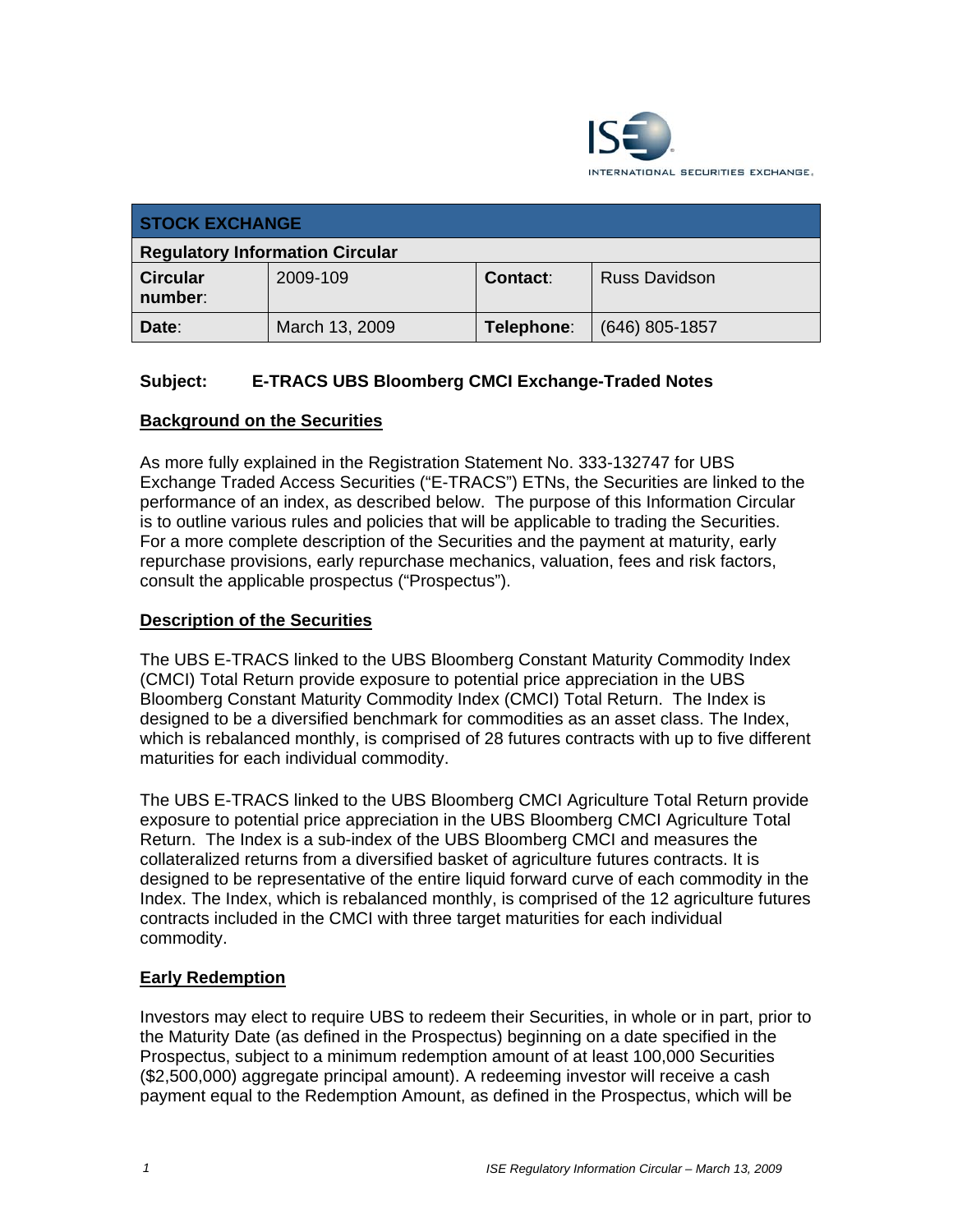determined on the applicable valuation date. For a complete description of the redemption process, see the Prospectus.

## **Indicative Value**

An intraday "Indicative Value" meant to approximate the intrinsic economic value of the Securities will be published for the ETNs, as noted below:

| <b>Exchange-Traded Notes</b>               |        |
|--------------------------------------------|--------|
| E-TRACS UBS Bloomberg CMCI ETN             | UCLIV  |
| E-TRACS UBS Bloomberg CMCI Agriculture ETN | UAG.IV |

#### **Exchange Rules Applicable to Trading in the Shares**

The Shares are considered equity securities, thus rendering trading in the Shares subject to the Exchange's existing rules governing the trading of equity securities.

## **Trading Hours**

Trading in the Shares on ISE is on a UTP basis and is subject to ISE equity trading rules. The Shares will trade from 8:00 a.m. until 8:00 p.m. Eastern Time. Equity EAMs trading the Shares during the Extended Market Sessions are exposed to the risk of the lack of the calculation or dissemination of underlying index value or intraday indicative value ("IIV"). For certain derivative securities products, an updated underlying index value or IIV may not be calculated or publicly disseminated in the Extended Market hours. Since the underlying index value and IIV are not calculated or widely disseminated during Extended Market hours, an investor who is unable to calculate implied values for certain derivative securities products during Extended Market hours may be at a disadvantage to market professionals.

## **Trading Halts**

ISE will halt trading in the Shares of a Trust in accordance with ISE Rule 2101(a)(2)(iii). The grounds for a halt under this Rule include a halt by the primary market because it stops trading the Shares and/or a halt because dissemination of the IIV or applicable currency spot price has ceased, or a halt for other regulatory reasons. In addition, ISE will stop trading the Shares of a Trust if the primary market de-lists the Shares.

#### **Delivery of a Prospectus**

Pursuant to federal securities laws, investors purchasing Shares must receive a prospectus prior to or concurrently with the confirmation of a transaction. Investors purchasing Shares directly from the Fund (by delivery of the Deposit Amount) must also receive a prospectus.

Prospectuses may be obtained through the Distributor or on the Fund's website. The Prospectus does not contain all of the information set forth in the registration statement (including the exhibits to the registration statement), parts of which have been omitted in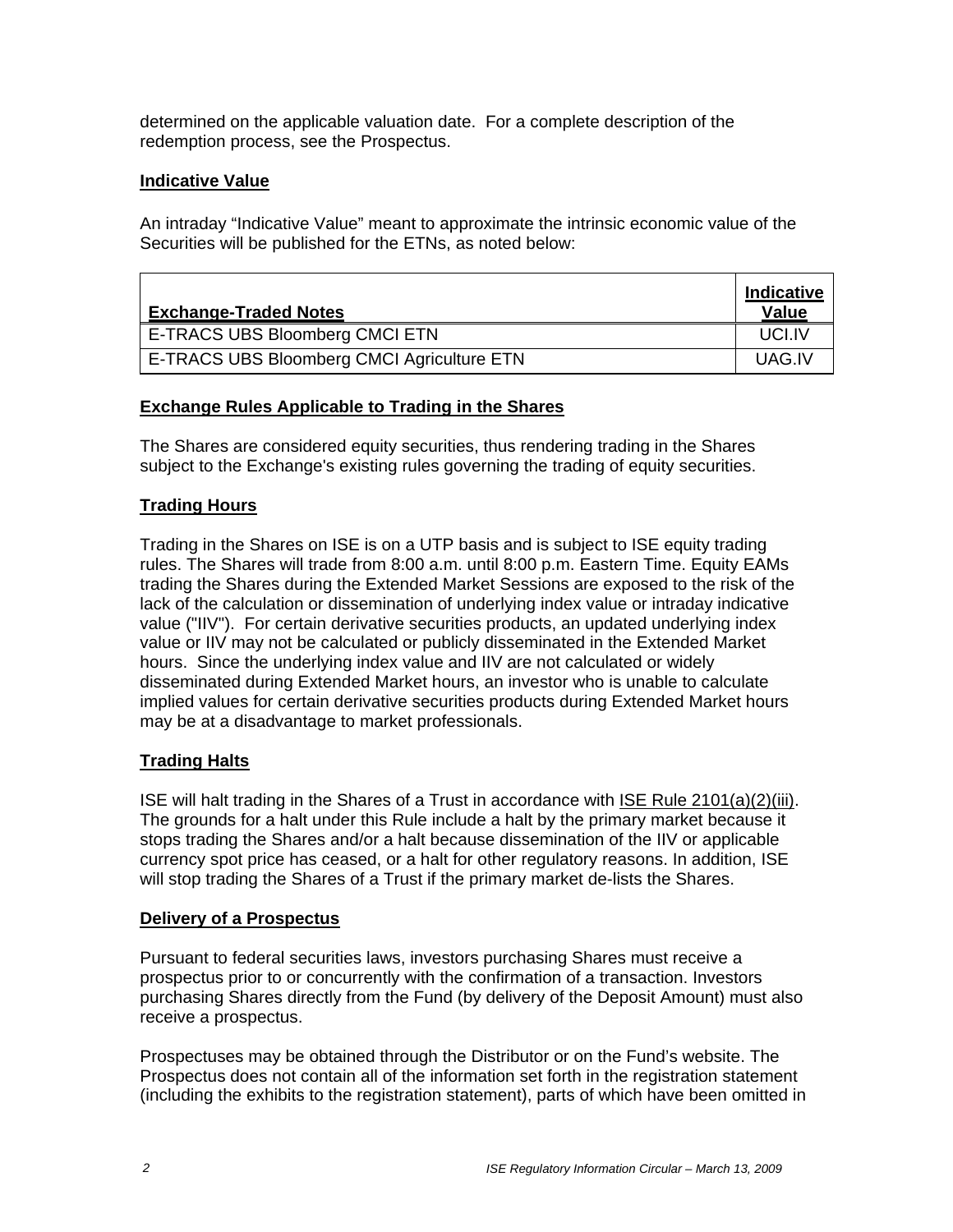accordance with the rules and regulations of the SEC. For further information about the Fund, please refer to the Trust's registration statement.

## **No-Action Relief Under Federal Securities Regulations**

The Securities and Exchange Commission has issued no-action relief from certain provisions of and rules under the Securities Exchange Act of 1934 (the "Exchange Act"), regarding trading in Barclays iPath Exchange Traded Notes (SEC Letter dated July 27, 2006) and Deutsche Bank AG Exchange-Traded Notes (SEC Letter dated October 17, 2007) for securities with structures similar to that of the securities described herein (the "Letters"). As what follows is only a summary of the relief outlined in the Letters, the Exchange also advises interested members to consult the Letters, for more complete information regarding the matters covered therein.

## **Regulation M Exemptions**

Generally, Rules 101 and 102 of Regulation M is an anti-manipulation regulation that, subject to certain exemptions, prohibits a "distribution participant" and the issuer or selling security holder, in connection with a distribution of securities, from bidding for, purchasing, or attempting to induce any person to bid for or purchase, any security which is the subject of a distribution until after the applicable restricted period, except as specifically permitted in Regulation M. The provisions of the Rules apply to underwriters, prospective underwriters, brokers, dealers, and other persons who have agreed to participate or are participating in a distribution of securities, and affiliated purchasers of such persons.

The Letters state that the SEC Division of Trading and Markets will not recommend enforcement action under Rule 101 of Regulation M against persons who may be deemed to be participating in a distribution of the notes to bid for or purchase the notes during their participation in such distribution.

Rule 102 of Regulation M prohibits issuers, selling security holders, or any affiliated purchaser of such person from bidding for, purchasing, or attempting to induce any person to bid for or purchase a covered security during the applicable restricted period in connection with a distribution of securities effected by or on behalf of an issuer or selling security holder. Rule 100 of Regulation M defines "distribution" to mean any offering of securities that is distinguished from ordinary trading transactions by the magnitude of the offering and the presence of special selling efforts and selling methods.

The Letters state that the SEC Division of Trading and Markets will not recommend enforcement action under Rule 102 of Regulation M against Barclays and its affiliated purchasers who bid for or purchase or redeem notes during the continuous offering of the notes.

## **Section 11(d)(1) of the Exchange Act; Exchange Act Rule 11d1-2**

Section 11(d)(1) of the Exchange Act generally prohibits a person who is both a broker and a dealer from effecting any transaction in which the broker-dealer extends credit to a customer on any security which was part of a new issue in the distribution of which he or she participated as a member of a selling syndicate or group within thirty days prior to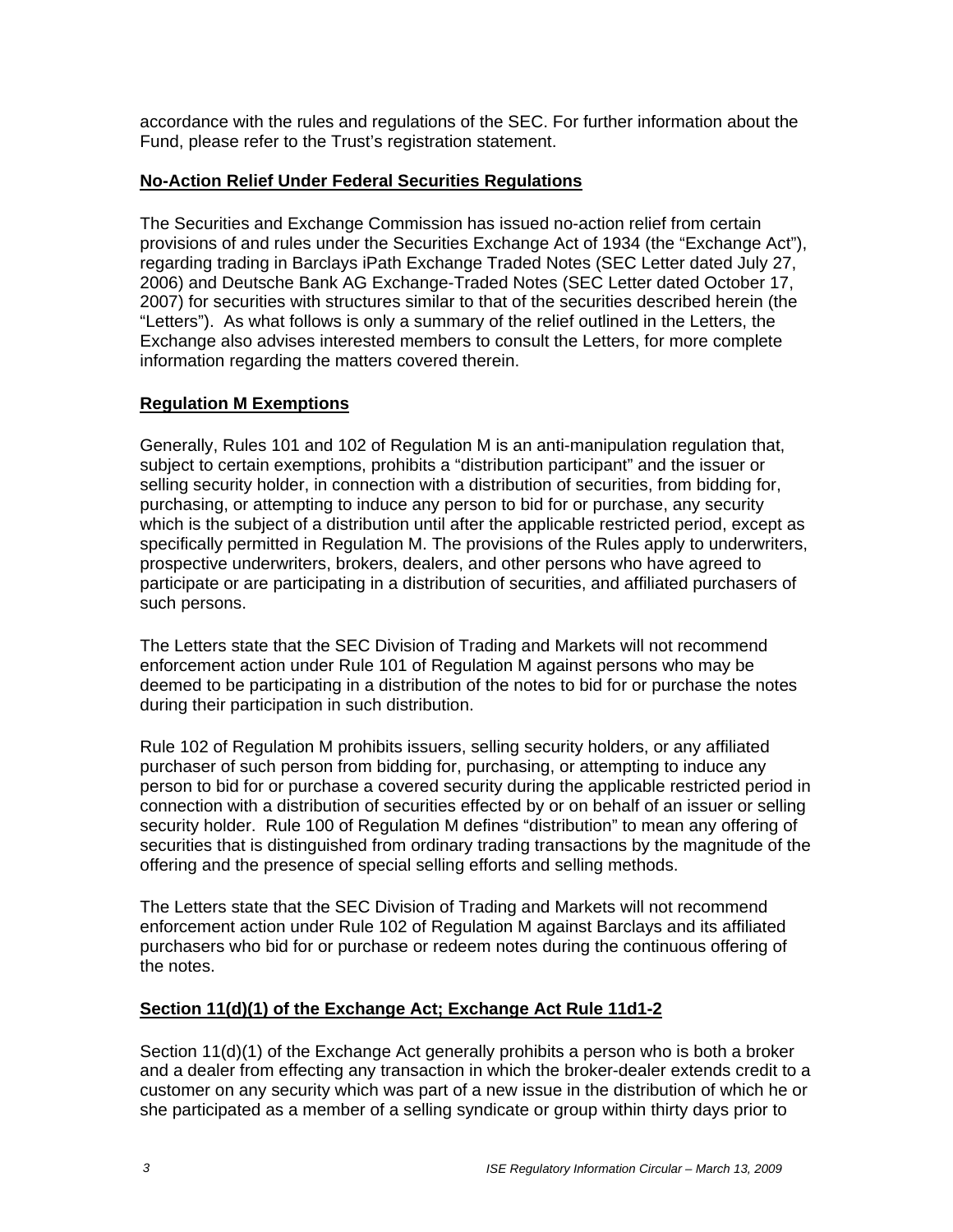such transaction. The Letters state that the SEC Division of Trading and Markets will not recommend enforcement action under Section 11(d)(1) of the Exchange Act against broker-dealers who treat the notes, for purposes of Rule 11d1-2, as "securities issued by a registered . . . open-end investment company as defined in the Investment Company Act" and thereby, extend credit or maintain or arrange for the extension or maintenance of credit on the notes that have been owned by the persons to whom credit is provided for more than 30 days, in reliance on the exemption contained in the rule.

**This Regulatory Information Circular is not a statutory Prospectus. Equity EAMs should consult the Trust's Registration Statement, SAI, Prospectus and the Fund's website for relevant information.**